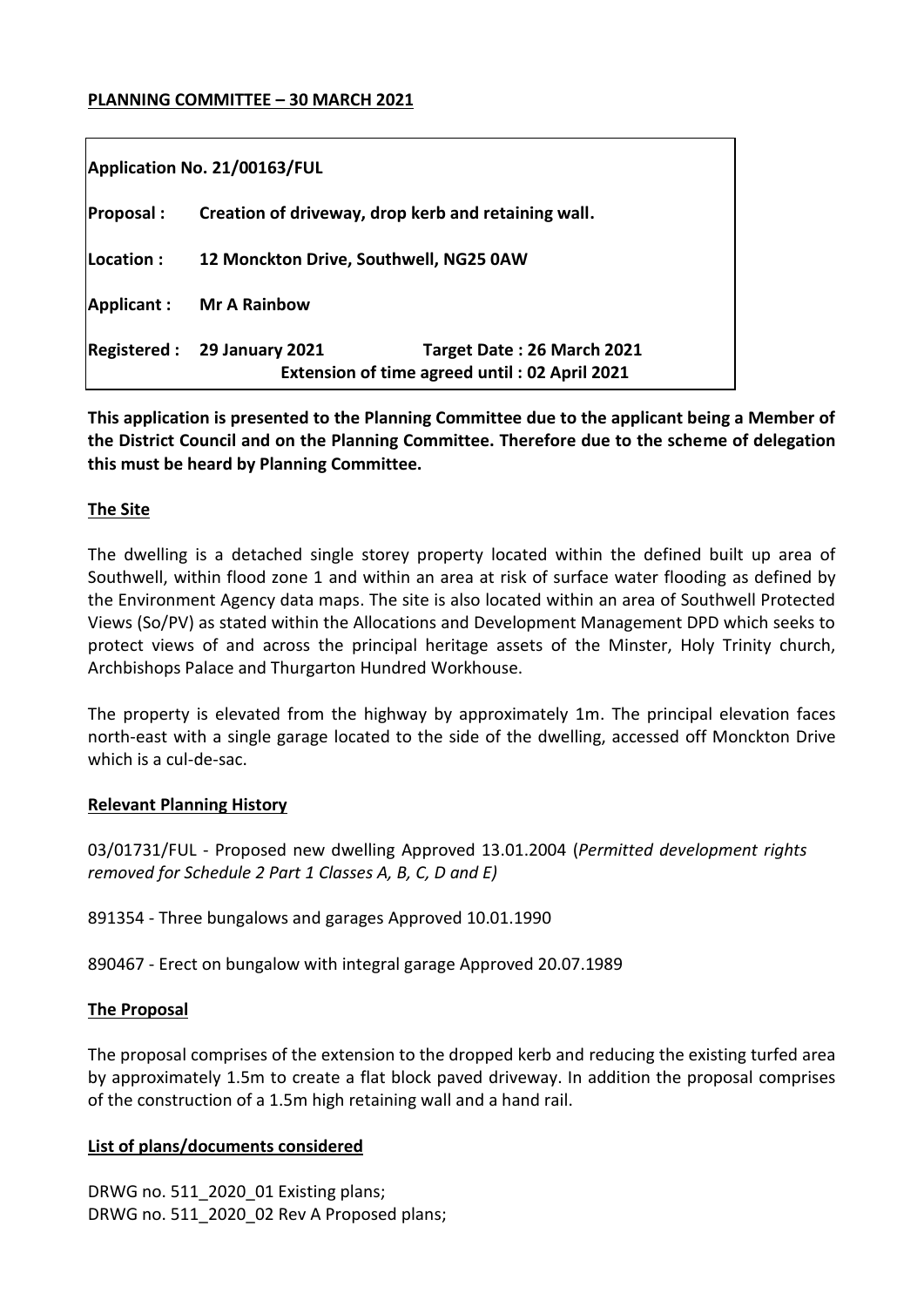DRWG no. 511\_2020\_03 Location plan and block plan;

### **Departure/Public Advertisement Procedure**

7 neighbouring occupiers have been consulted on the application.

### **Planning Policy Framework**

### **Development Plan**

*Southwell Neighbourhood Plan (Adopted 2016)*

Policy SD1 – Delivering Sustainable Development Policy E1 – Flood Risk Assessments and Mitigation Policy E2 – Flood Resilient Design Policy DH1 – Sense of Place Policy DH2 – Public Realm

*Newark and Sherwood Amended Core Strategy DPD (March 2019) (ACS)*

Spatial Policy 7 – Sustainable Transport Core Policy 9 - Sustainable Design Core Policy 10 – Climate Change Core Policy 10A – Local Drainage Designations

*NSDC Allocations and Development Management DPD (July 2013) (ADMDPD)*

DM5 – Design DM12 – Presumption in Favour of Sustainable Development So/PV – Southwell Protected Views

### **Other Material considerations**

National Planning Policy Framework (NPPF) 2019 Planning Practice Guidance (PPG) Householder Development SPD 2014

### **Consultations**

**Southwell Town Council** – Southwell Town Council considered application 21/00136/FUL 12 Monkton Drive and agreed unanimously to a decision of no objection to this application, but the committee are concerned over the lack of surface water treatment and the loss of green space at the front of the property.

No neighbours/interested parties have commented on the application.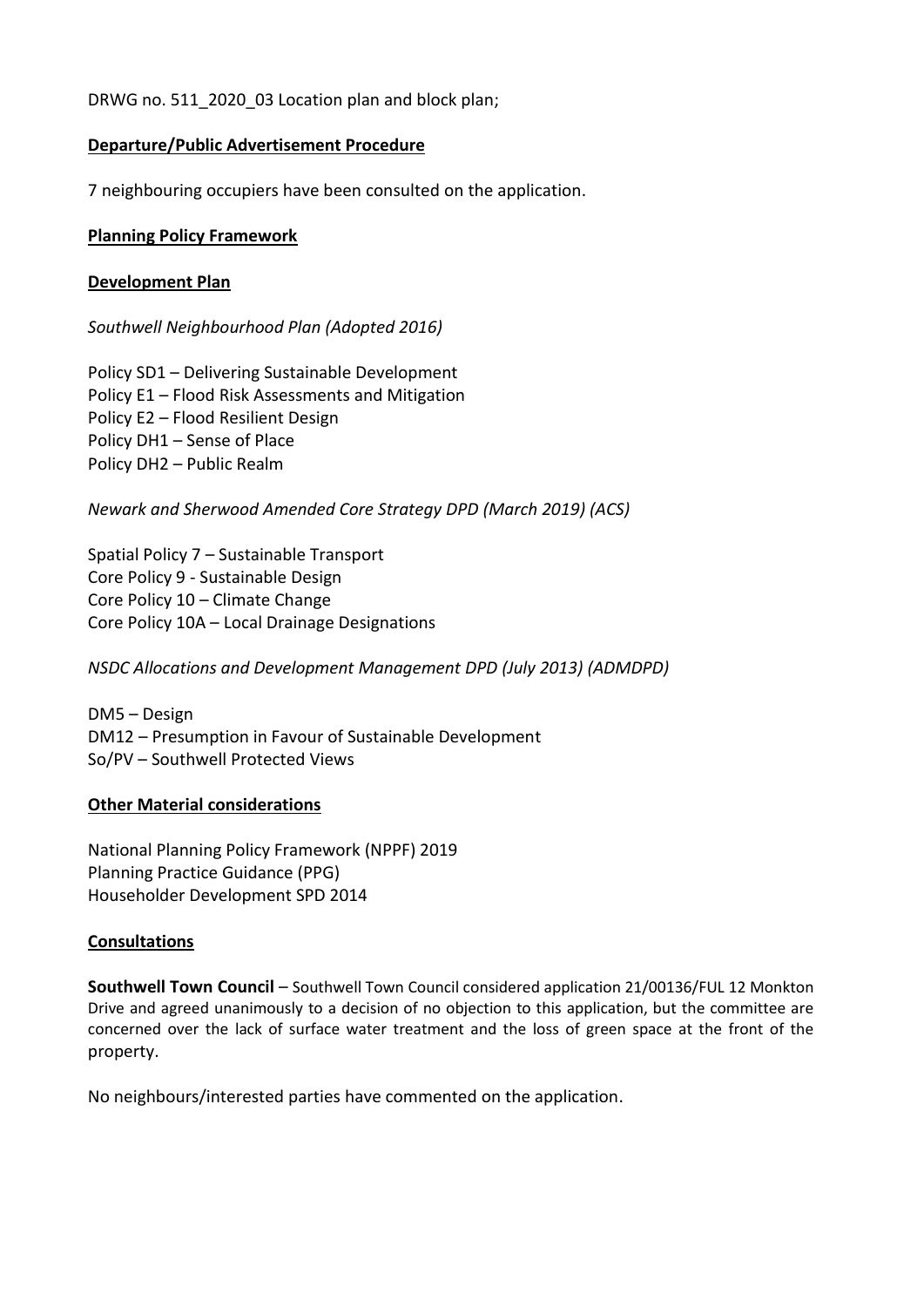### **Comments of the Business Manager**

### *Principle of Development*

The starting point for development management decision making is S.38(6) of the Planning and Compulsory Purchase Act 2004, which states that determination of planning applications must be made in accordance with the development plan unless material considerations indicate otherwise.

The National Planning Policy Framework promotes the principle of a presumption in favour of sustainable development and recognises that it is a duty under the Planning Acts for planning applications to be determined in accordance with the Development Plan. Where proposals accord with the Development Plan they will be approved without delay unless material considerations indicate otherwise.

The NPPF also refers to the presumption in favour of sustainable development being at the heart of the NPPF and is confirmed at the development plan level under Policy DM12 of the Allocations and Development Management DPD.

The proposal constitutes an alteration within the grounds of a domestic property and the provision of a dropped kerb to the highway. All of which are generally accepted in principle subject to an assessment of criteria outlined in Spatial Policy 7 of the ACS and Policy DM5 of the Allocations and Development Management DPD. These criteria include the provision that the proposal should respect the character of the surrounding area including its local distinctiveness and have no adverse impact upon the amenities of neighbouring properties. In addition the proposal should be appropriate for the highway network and make for safe and inclusive access.

Therefore in principle the proposal is acceptable subject to the criteria outlined in the succeeding report.

# *Impact on highway safety*

Spatial Policy 7 of the ACS states the proposal should be appropriate for the highway network, and ensure that the safety of the highway is not adversely affected. The proposal includes the provision of a dropped kerb on to a non classified road. The proposal is considered acceptable and would not result in any further harm to the existing highway network. Thus the proposal would comply with Spatial Policy 7 of the ACS and policy DM5 of the ADMDPD.

### *Design impact*

Policy DM5 of the ADMDPD states "*the character of built form should be reflected in the scale, form, mass, layout, design, materials and detailing of proposals for new development".* 

The proposal includes reducing the slope of the existing turfed sloped garden area to the front of the dwelling by approximately 1.5m, and laying a new permeable hardstanding block paved area approximately 40m<sup>2</sup> in area.

The proposal includes a new retaining wall to the perimeter of the new driveway with railings above to approximately 2.1m high. Due to the scale of the wall and the degree of land level change the proposal requires express planning consent.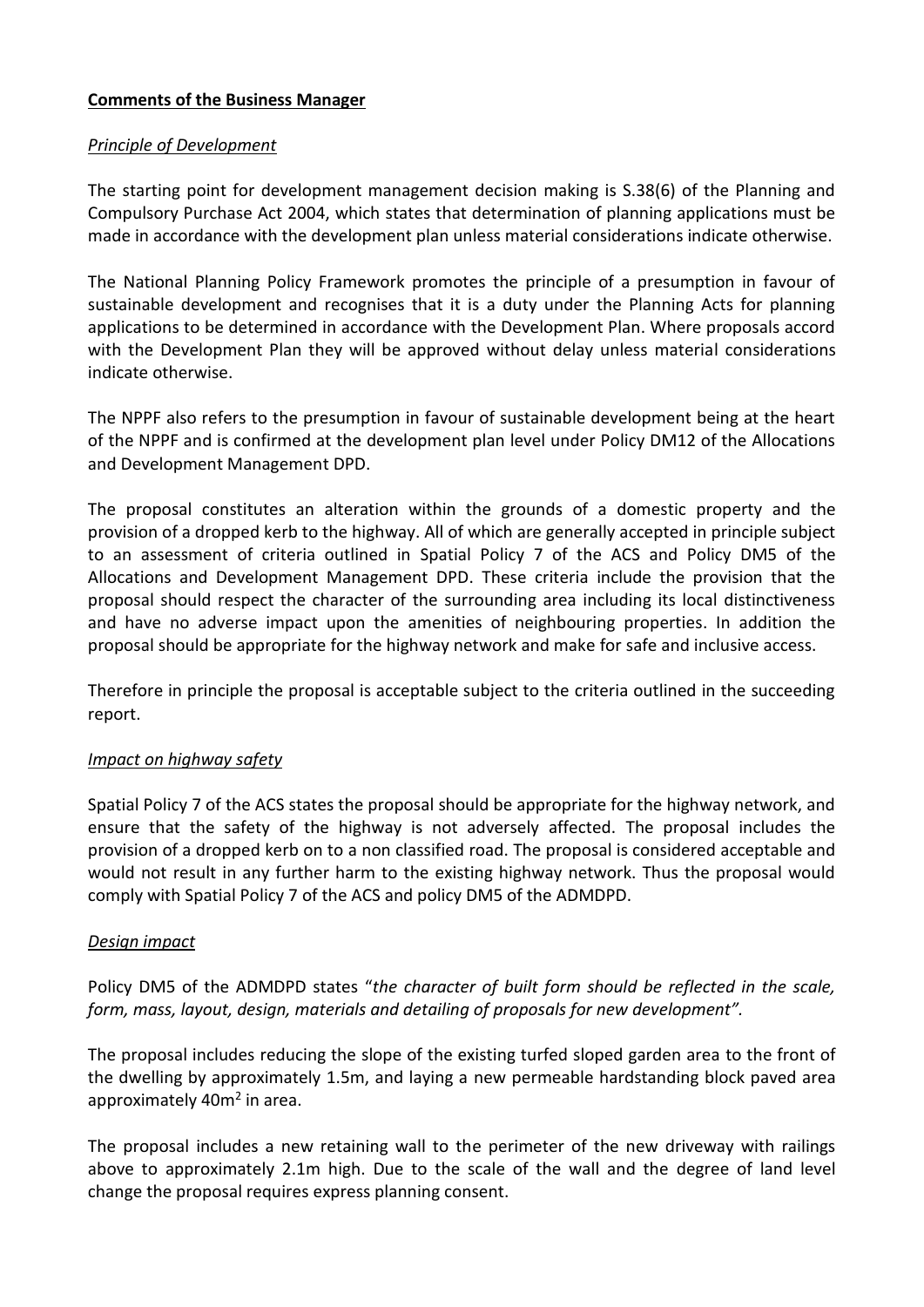It is considered that due to the design, use of materials and the scale of the development, the proposal is considered to conform to the character of the area and comply with policy DM5 of the ADMDPD.

Policy So/PV of the ADMDPD seeks to protect views of and across the principal heritage assets identified on the Proposals Map within the ADMDPD. Due to the scale of the development the proposal would not result in an obstruction to the views and thus the proposal would comply with this policy.

The proposal is therefore acceptable and would comply with Policy DM5 of the ADMDPD as well as the relevant policies within the Southwell NP.

# *Neighbour Amenity*

Policy DM5 of the DPD states proposals for new development should have regard to their impact on the amenity or operation of surrounding land uses. The NPPF states in Paragraph 127 that developments should ensure a high standard of amenity for existing and future users.

The proposal would not result in harm to neighbour amenity from loss of privacy.

Due to the scale and design of the proposal and the relationship with existing neighbouring properties, it is not considered that the proposal would result in harm from overbearing impact or loss of light impacts to the amenity of the neighbouring occupiers.

It is concluded that the proposal as a whole is acceptable from a neighbour amenity perspective and would not result in any detrimental impacts from overbearing impact, loss of light or privacy to neighbouring occupiers and complies with Policy DM5 of the ADMDPD, the NPPF and the SPD which are material planning considerations.

### *Flooding/surface water run-off*

The site is located within flood zone 1 as defined by the Environment Agency and therefore at lowest risk from flooding and within an area at risk of surface water flooding.

The proposal includes a substantial area of hardstanding to the front of the dwelling from an area which is currently laid to grass. The agent states that the proposed material would be permeable and incorporate an ACO drain at the end of the driveway. This would enable the surface water to drain within the existing boundary. Core Policy 10A of the ACS states that proposals should ensure that development positively manages its surface water run-off through the design and layout of new development, in order that there will be no unacceptable impact from run-off on surrounding areas or existing drainage regime.

Policy E2 of the Southwell NP states that proposals should be required to demonstrate that the design of the hardstanding areas has been considered carefully to reduce the risk of flooding and increased run-off. Due to the design of the driveway, the use of permeable materials and the insertion of drainage, the proposal would comply with the relevant policies.

As such the proposal would not result in any further increased risk in surface water run-off to the surrounding area. The proposal therefore complies with Core Policy 9 and 10A of the ACS and policy E2 of the Southwell NP.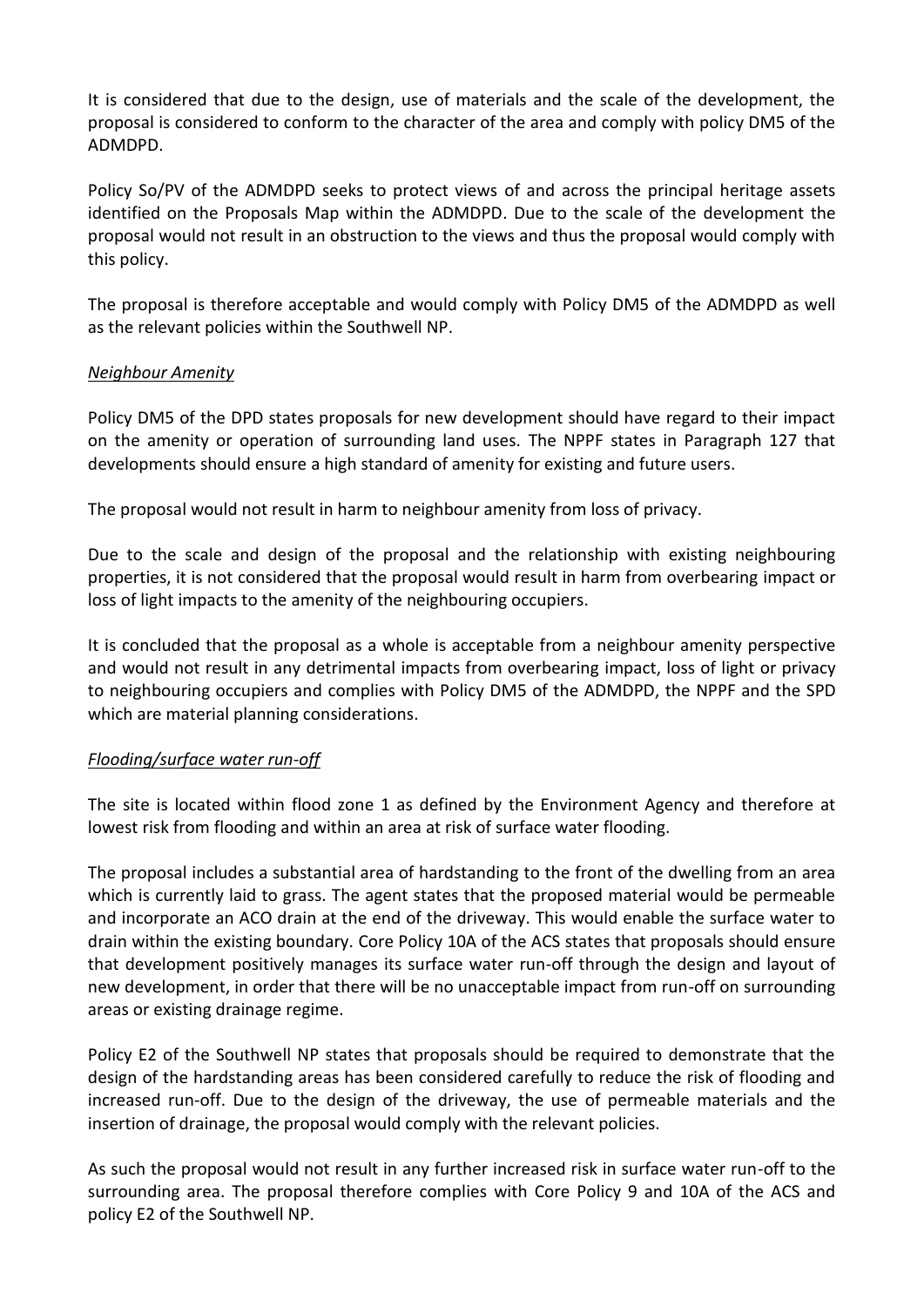# *Conclusion*

In conclusion, it is considered that the proposal would, by virtue of its scale, design and use of materials, accord with Core Policy 9 and 10A of the ACS and policies DM5 and So/PV of the Allocation and Development Management DPD and the policies within the Southwell NP as well as the NPPF which is a material planning consideration.

All material planning considerations have been taken in to account as set out above and appropriate weight has been given to each issue and it is concluded that the application satisfies matters relating to design, flood risk, neighbour amenity and highway safety.

Therefore, in considering all the material considerations of this case, a recommendation of approval to Members is proposed and the application is considered to accord with the Council's DPD, the NPPF and the Southwell Neighbourhood Plan, and there are no other material planning considerations that would outweigh this policy stance in this case.

### **Recommendation**

### **That full planning permission is approved subject to the following conditions.**

01

The development hereby permitted shall not begin later than three years from the date of this permission.

Reason: To comply with the requirements of Section 51 of the Planning and Compulsory Purchase Act 2004.

### 02

The development hereby permitted shall not be carried out except in complete accordance with approved proposed plans reference;

DRWG no. 511\_2020\_02 Rev A Proposed plans; DRWG no. 511\_2020\_03 Location plan and block plan;

Reason: So as to define this permission.

### 03

The materials and colour of such materials, to be used in the construction of the external surfaces of the development hereby permitted shall match those corresponding materials to the existing driveway, those stated within the application form and/or on the approved drawings.